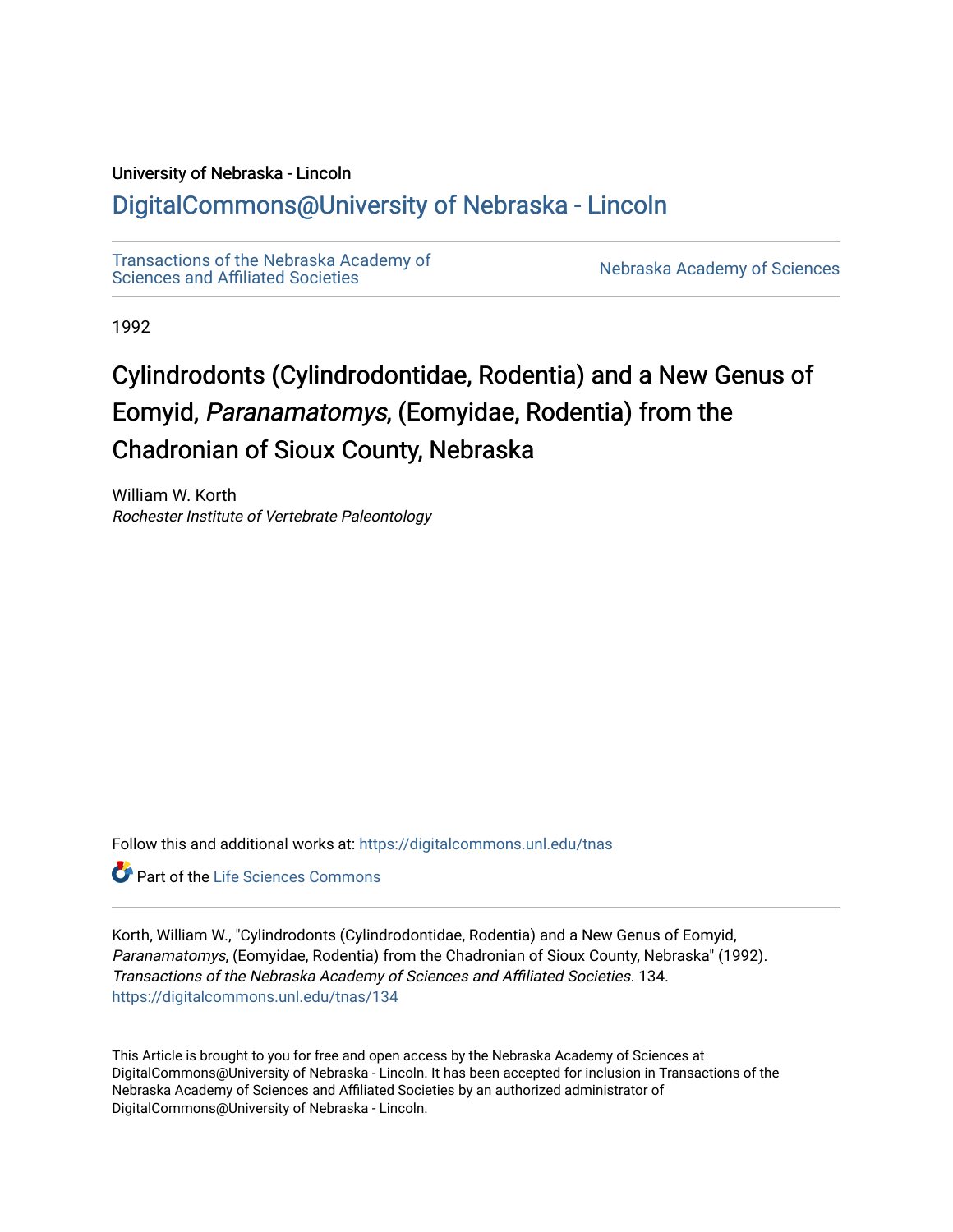#### *1992. Transactions of the Nebraska Academy of Sciences,* XIX: 75-82

# CYLINDRODONTS (CYLINDRODONTIDAE, RODENTIA) AND A NEW GENUS OF EOMYID, PARANAMATOMYS, (EOMYIDAE, RODENTIA) FROM THE CHADRONIAN OF SIOUX COUNTY, NEBRASKA

#### William W. Korth

University of Nebraska State Museum Lincoln, Nebraska 68588-0514\*

\*Current address: Rochester Institute of Vertebrate Paleontology, 316 Cedar Place, East Rochester, New York 14445

#### *ABSTRACT*

*Cylindrodon galbreathi* Ostrander is shown to be ajunior synonym of C. *nebraskensis* Hough and AIf, and the first specimen of *Ardynomys occidentalis* is reported from the Chadronian of Nebraska. A restudy of the holotype of *Cupressimus storeri* Ostrander has revealed that this species is not referable to *Cupressimus* Storer but is referred to a new genus, *Paranamatomys,* which is referred to a new tribe of eomyids, the Namatomyini. Only six species of rodents have been documented from the Chadronian of Nebraska, far fewer than other faunas of the same age.

t t t

Although the rodents of the "White River" fauna (Chadronian to Whitneyan) of North America have been thoroughly reviewed (Wood, 1937, 1980), little of the Chadronian rodent fauna of Nebraska has been fully described. Descriptions of rodents from the Chadronian of Nebraska have been limited to reports of small micromammal faunas (Hough and Alf, 1956; Ostrander, 1983a; Wood, 1969) or descriptions of single species (Alf, 1962), limiting the number of known species to far fewer than other known Chadronian faunas (for example, see Black, 1965). Two of these micromammal faunas from Nebraska have been shown to be a mixture of Chadronian and Orellan elements (Guthrie and Allen, 1974; Ostrander, 1985). Recently, Ostrander (1985) listed nearly 30 species of rodents as occurring from Chadronian faunas in Nebraska (including several new species and at least two new genera), but very few of these species have been documented in the literature (Ostrander, 1983a). The total number of rodent species described from the Chadronian faunas of Nebraska is probably fewer than ten if species of possible Orellan age are eliminated. A review of some of the described species of rodents from the Chadronian of Nebraska, including some new material, allows for better understanding of the systematics of these species compared with other Chadronian faunas and includes a previously unreported species.

Abbreviations for institutions used throughout text: CM, Carnegie Museum, Pittsburgh; SDSM, South Dakota School of Mines and Technology, Rapid City; SMNH, Saskatchewan Museum of Natural History, Regina; UNSM, University of Nebraska State Museum, Lincoln; WSAM, Alf Museum, Webb School. Dental terminology used follows Wood and Wilson (1936).

## SYSTEMATIC PALEONTOLOGY

Order RODENTIA Bowdich, 1821 Family Cylindrodontidae Miller and Gidley, 1918 Genus *Cylindrodon* Douglass, 1901

# *Cylindrodon nebraskensis* Hough and Alf, 1956 (Figs. 1A-D)

*Cylindrodan fantis* Douglass (in part), Galbreath, *1969; Cylindradan galbreathi* Ostrander, 1983a

Type specimen: WSAM 1908, mandible with LI<sub>1</sub> and  $P_4-M_2$ . Locality and horizon: Type and UNSM specimens from ant hills in the Chadron Formation SE1/4, sec. 5, T33N, R53W, Sioux County, Nebraska.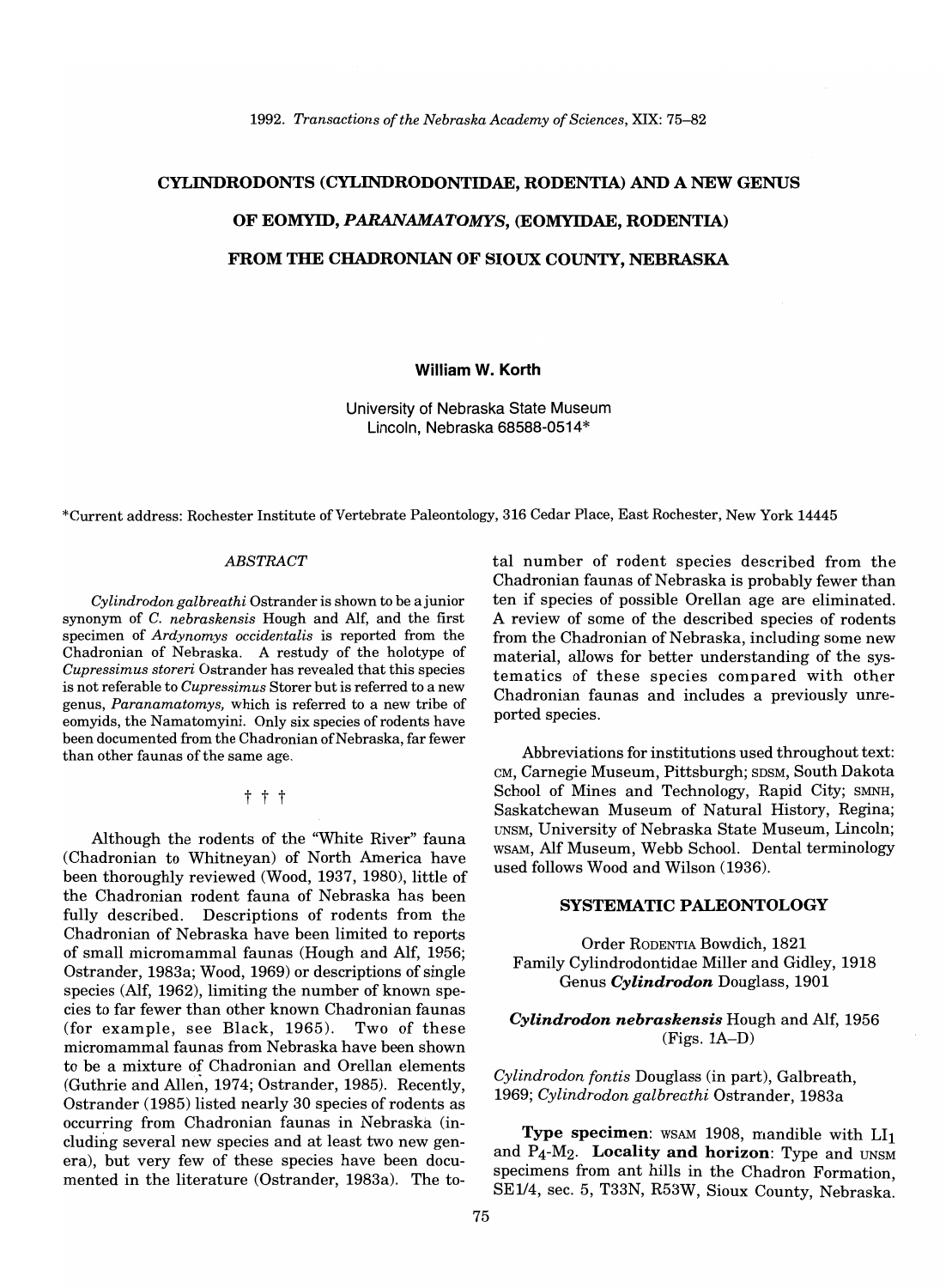#### *76 W. W. Korth*

Other referred specimens from Raben Ranch Local Fauna, Sioux County, Nebraska, and various localities in northeastern Colorado (see Galbreath, 1969; Ostrander, 1983a). Age: Middle Chadronian (early Oligocene of Berggren et aI., 1985; latest Eocene of Swisher and Prothero, 1990). Topotypic specimens: UNSM 81089, eight isolated cheek teeth; and UNSM 26535, partial mandible with  $I_1$  and  $P_4$ -M<sub>1</sub>. **Emended diag**nosis: Larger than *C. fontis* and *C. collinus*, especially in anteroposterior length of cheek teeth (see Galbreath, *1969, table* 2; Ostrander, 1983a, *table* 3); cheek teeth maintain squared occlusal outline until very late in wear; short, posteriorly-oriented spur on protoloph or metaloph of upper molars and metalophid of lower molars.

Discussion. Hough and Alf (1956) described an anthill fauna from Sioux County, Nebraska, which contained a single specimen of a cylindrodont rodent, the holotype of *Cylindrodon nebraskensis.* They identified the fauna as Chadronian even though some genera present were more typically Orellan (such as *Eumys, Diplolophus).* Guthrie and Allen (1974) demonstrated



Figure 1. Cheek teeth of cylindrodonts from Sioux County, Nebraska. A-D, *Cylindrodon nebraskensis,* UNSM 81089. A,  $LM<sup>1</sup>$  or  $M<sup>2</sup>$ . B, RM<sup>1</sup> or  $M<sup>2</sup>$ . C, LM<sub>1</sub> or M<sub>2</sub>. D, LM<sub>1</sub> or M<sub>2</sub>. E-F, Ardynomys occidentalis, UNSM 81090, LM<sup>1</sup> or M<sup>2</sup>. E, occlusal view. F, posterior view, occlusal surface toward top of page. Bar scale represents 1 mm.

that specimens from nearby exposures of Orellan strata had been mixed into this fauna by the ants. It is most likely that the cylindrodonts in the fauna are Chadronian species because all of the referred specimens lack the superficial wear that Guthrie and Allen noticed on the reworked Orellan specimens and no Orellan cylindrodonts have ever been reported.

*Cylindrodon nebraskensis* was diagnosed as being larger than other species of the genus and having a more squared outline of the lower cheek teeth and deeper (dorsoventrally) mandible (Hough and Alf, 1956: 133). Despite these diagnostic characteristics, nearly all authors who discussed cylindrodont rodents since the original description of C. *nebraskensis* have failed to recognize or mention it (Black, 1965; Wood, 1974; Storer, 1978). Wood (1980: 8), the only author to cite the Nebraska species, suggested that C. *nebraskens is* was just a population of C. *{ontis.* 

Ostrander (1983a) named a new species, C. *galbreathi,* from the Chadronian of Sioux County, Nebraska, and northeastern Colorado (also see Galbreath, 1969). This species was diagnosed as being larger than other species of the genus and having an antero-posteriorly directed spur on all the cheek teeth. Again, no reference was made to C. *nebraskensis,* though Ostrander's referred material was from the same horizon and in the geographic vicinity of the type locality of C. *nebraskensis.* All of the specimens collected from anthills in the area from which the type of C. *nebraskensis* was recovered (both upper and lower cheek teeth) show the characteristic "spur" of C. *galbreathi*  (Fig. 1). The holotype of C. *nebraskensis* (WSAM 1908) consists of a mandible with heavily-worn cheek teeth. It is evident that the holotype of C. *nebraskensis* lacks this feature only because it represents a very old individual whose cheek teeth are in a late stage of wear. Therefore, C. *galbreathi* should be considered a junior synonym of C. *nebraskensis.* 

Wood (1937) cited *Cylindrodan* n. sp. from the Chadronian Beaver Divide area of Wyoming that differed from the type species C. *fontis* in the relative size and shape of the cheek teeth and lower incisor. Later this species was listed as unnamed but distinct from C. *fontis* (Wood, 1980). It is quite possible that this species is synonymous with C. *nebraskensis.* Hough and  $Alf(1956)$  first noticed the similarity in the shape of the lower incisor between C. *nebraskensis* and the Wyoming species and they suggested such a synonymy.

Ostrander (1983a, *fig.* 3B) figured and described the posterior spur that arose from the protoloph of an upper molar. However, on all the topotypic specimens from Nebraska and those figured by Galbreath (1969, *fig.* 2) a distinct spur arises from the metaloph and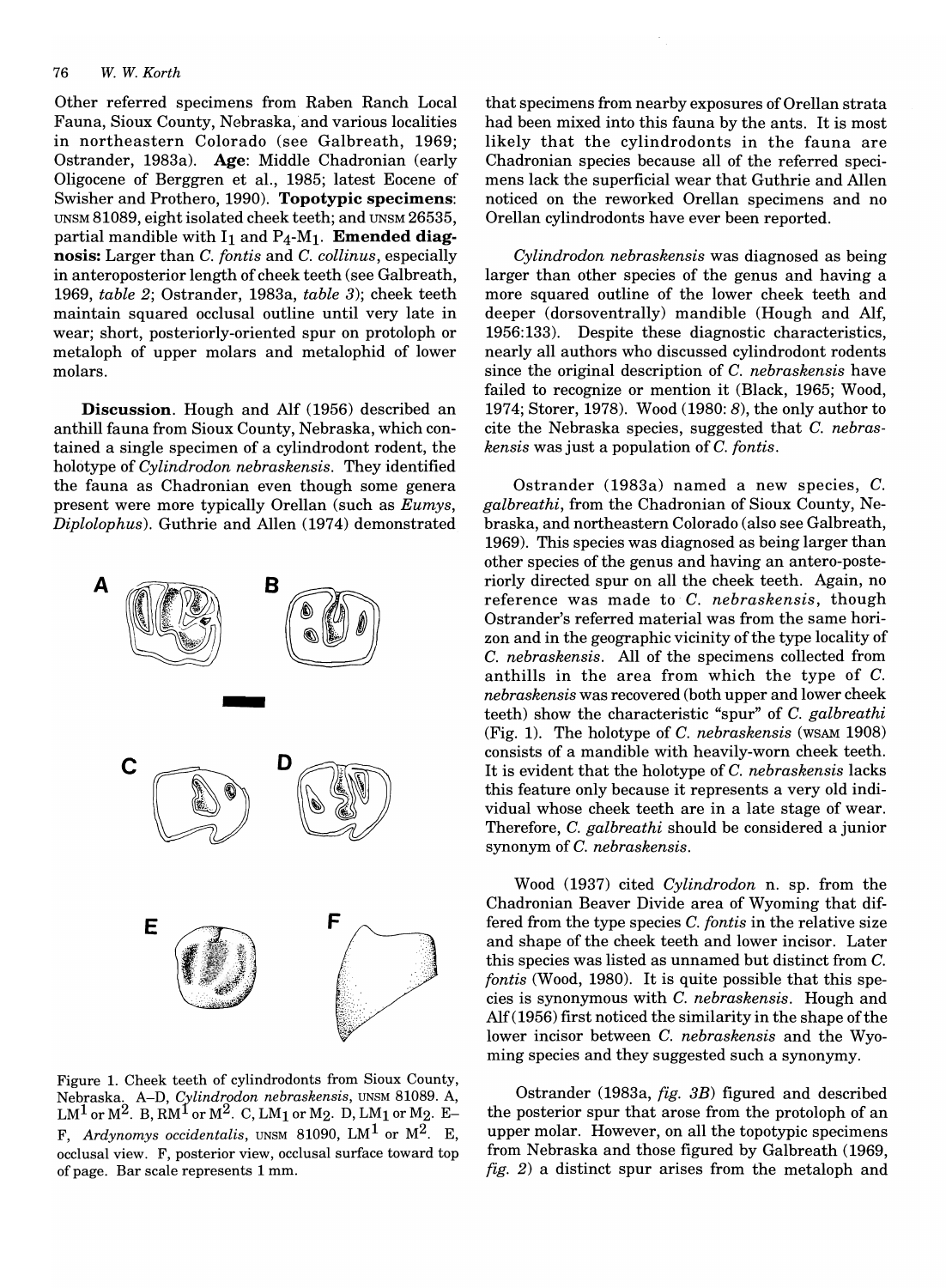| Table I. Dental measurements of referred specimens of Cylindrodon nebraskensis from Sioux County, Nebraska.    |
|----------------------------------------------------------------------------------------------------------------|
| Abbreviations: a-p, anteroposterior length; tr, transverse width (upper molars only); tra, anterior transverse |
| width; trp, posterior transverse width. Measurements in millimeters.                                           |

|                               | <b>UNSM 81089</b> |                   |      |                   |
|-------------------------------|-------------------|-------------------|------|-------------------|
| $M^1$ or $M^2$                | $a-p$             | 2.17              | 2.14 | 2.26              |
|                               | tr                | 2.19              | 1.98 | 2.07              |
| M <sup>3</sup>                | a-p               | 1.85              | 1.67 |                   |
|                               | tr                | 1.67              | 1.64 |                   |
|                               |                   | <b>UNSM 81089</b> |      | <b>UNSM 26535</b> |
| $I_1$                         | a-p               |                   |      | 2.54              |
|                               | tra               |                   |      | 2.06              |
| $P_4$                         | a-p               | 2.04              |      | 2.47              |
|                               | tra               | 1.53              |      | 1.31              |
|                               | trp               | 1.81              |      | 2.05              |
| $M_1$ or $M_2$                | a-p               | 2.21              | 2.11 | 2.39              |
|                               | tra               | 1.96              | 1.69 | 2.07              |
|                               | trp               | 2.30              | 2.09 | 2.24              |
| Depth of mandible below $M_1$ | 6.75              |                   |      |                   |

joins the posterior cingulum.

# Genus *Ardynomys* Matthew and Granger, 1925 *Ardynomys occidentalis* Burke, 1936  $(Figs. 1E, F)$

**Referred specimen:** UNSM 81090, LM<sup>1</sup> or  $M^2$ . Locality and horizon: Chadron Formation, SE1/4, sec. 5, T33N, R53W, Sioux County, Nebraska. Age: Middle Chadronian. Description:  $M^1$  or  $M^2$  nearly as long as wide (a-p, 2.0 mm; tr, 2.2 mm; see Table I for abbreviations); unilaterally hypsodont; squared occlusal outline; anterior and posterior cingula continuous for entire width of tooth joining buccal cusps and blocking transverse valleys buccally; buccal cusps transversely compressed into continuous ridge; central transverse valley blocked by ridge connecting metacone and paracone with minute valley near center; metaconule distinct swelling on metaloph, may fuse after moderate wear to posterior.cingulum.

Discussion. Previously, *Ardynomys occidentalis*  was reported from the early Chadronian of McCarty's Mountain, Montana (Burke, 1936), and Vieja Group, Texas (Wood, 1974). Both of these occurrences are

slightly older than the Nebraska specimen which is middle Chadronian (Ostrander, 1985). This is the first record of *Ardynomys* from Nebraska. Altough Ostrander (1985) listed as many as four species of cylindrodonts from his many Chadronian localities in Nebraska, he never cited *Ardynomys.* 

There is no difference between UNSM 81090 and the upper molars of the type specimen of A. *occidentalis*  from Montana (CM 12010). However, the specimens from Texas are slightly larger (Wood, 1974: *table* 8) and relatively wider than UNSM 81090 and the holotype. Also, the valleys between the cingula and the major lophs of the upper molars (proto- and metalophs) are not buccally blocked in the Texas specimens as in the Nebraska and Montana specimens.

Wood (1974) also cited some differences between the skulls of A. *occidentalis* from Texas and the holotype but noted that these were the more primitive condition in the former, which indicated only a slightly older age of the specimens. This also appears to be the case with the dentition. The Texas specimens more closely approach the condition in *Pseudocylindrodon,*  as do the differences in the skull.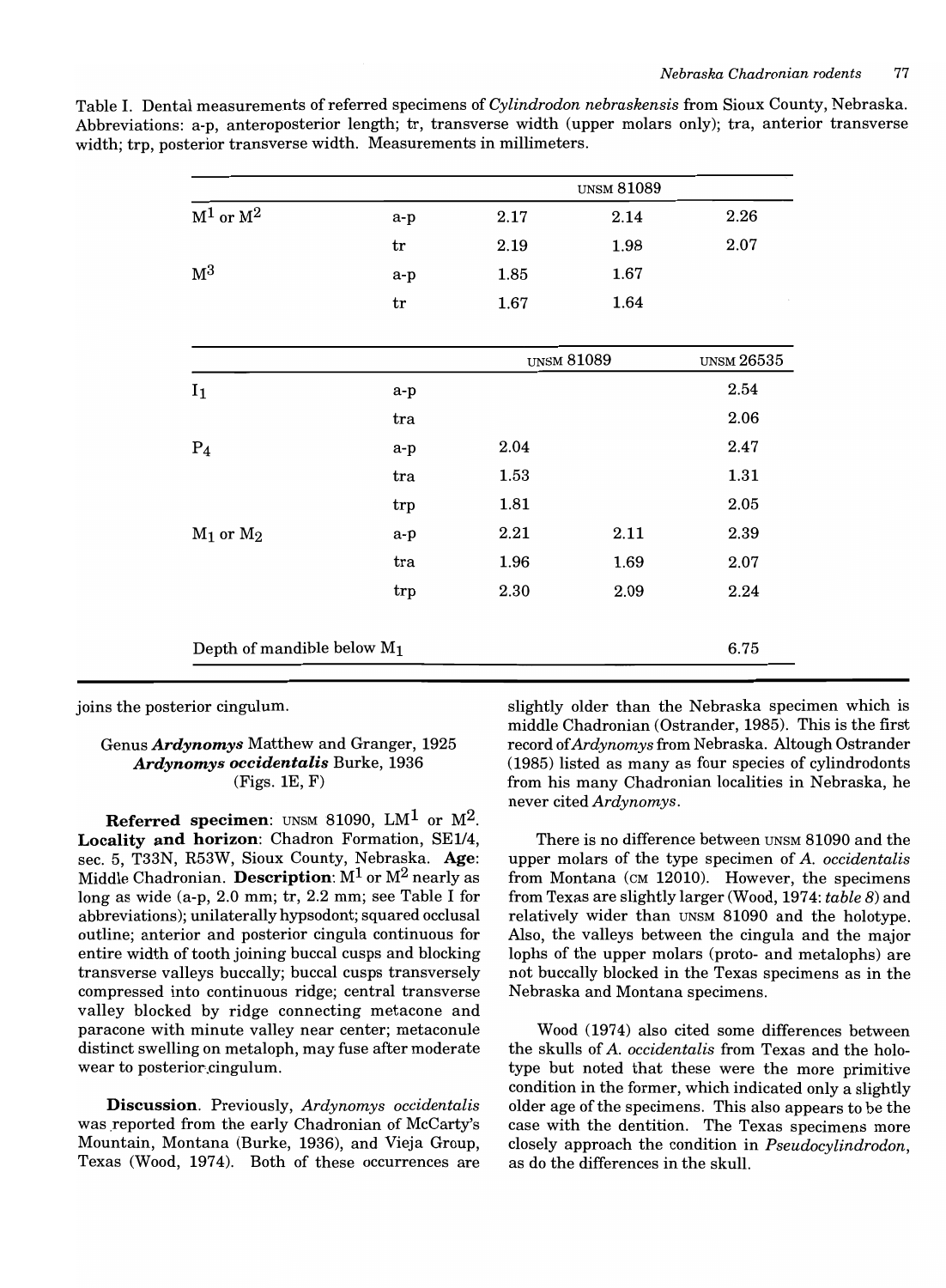# Family EOMYIDAE Depéret and Douxami, 1903 Subfamily Eomyinae Depéret and Douxami, 1903 Tribe NAMATOMYINI new

Diagnosis: Small eomyids; cheek teeth brachydont with increase in crown height due to increase in cusp height; cusps of cheek teeth uninflated, anteroposteriorly compressed; anteroconid primitively present on  $P_4$ ; buccal extension of mesoconid primitively retained on lower cheek teeth. **Included** genera: *Namatomys*  Black (1965); *Montanamus* Ostrander (1983b); *Paranamatomys* new genus; and species referred previously to *"Namatomys".* 

Discussion. The genera included in Storer's (1987) *"Namatomys* group," along with the new genus described below, all share the unique characters of increased crown height of the teeth by increased height of the cusps and the presence of an anteroconid on  $P_4$  (at least primitively). These derived features separate these genera from the remainder of the Eomyinae. These genera also retain a number of primitive dental characters (cusps uninflated and compressed, buccal extension of the mesoconid primitively retained). The remainder of the eomyines have cheek teeth that have: 1) rounded, inflated cusps; 2) lack of an anteroconid on P4(developed convergently in *Cupressimus);* and 3) increased crown height through increase in the base of the crown.

This unique combination of derived and primitive features of the dentition of the genera of the *"Namatomys* group" indicates a distinct group of eomyids that should be contained in a supergeneric taxon. Such a taxon is proposed here as the Tribe Namatomyini.

#### *Paranamatomys* new genus

Type **and only** species: *Cupressimus storeri*  (Ostrander, 1983). Range: Middle Chadronian of Nebraska. Diagnosis: Small eomyid, near size of *Adjidaumo;* masseteric scar on mandible low ridge extending anterior to  $P_4$ ; mental foramen high on mandible; cheek teeth brachydont; cusps on cheek teeth not inflated with some anteroposterior compression; small anteroconid on  $P_4$  connecting with protoconid; anterior cingulum on lower molars buccally attached to protoconid; mesolophid of lower cheek teeth noncentral, oriented slightly obliquely. Etymology: *Para* (Greek), near; and *Namatomys* probable closely related genus of eomyine.

Discussion. The genus *Cupressimus* was first described by Storer (1978) from the Chadronian of Saskatchewan and limited to the type species C. *barbarae.* Later, Wood (1980) synonymized this genus

with *Viejadjidaumo,* otherwise known only from the Chadronian of Texas (Wood, 1974), based on dental similarities of the lower cheek teeth. Both Ostrander (1983a) and Storer (1987) pointed out differences between *Cupressimus* and *Viejadjidaumo* thus recognizing different genera.

A second species of *Cupressimus,* C. *storeri,* was described from the Chadronian of Nebraska by Ostrander (1983a). However, a number of differences in the dental morphology of C. *storeri* and the type species indicate that the former is not referable to this genus. Unfortunately, the figures of the holotypes of both C. *barbarae* (Storer, 1978: *fig. 5B)* and C. *storeri*  (Ostrander, 1983a: *fig.* 4) do not show enough detail of the occlusal surface of the cheek teeth to see many of the details of occlusal morphology that separate these two species.

Perhaps the most diagnostic feature of the genus *Cupressimus* (based on the type species) is the shallowness ofthe talonid basin coupled with the large size and roundness of the major cusps. The four major cusps of the lower molars of C. *barbarae* (protoconid, metaconid, entoconid, hypoconid) are quite large and the cusps that are directly buccal or lingual to each other nearly meet centrally with only a very short loph between them. It is also evident that the lophs will disappear with relatively little wear because they rise only slightly above the base of the talonid basin. The molars are also nearly as wide as they are long.

As discussed by Ostrander (1983a) and Storer (1987), the lower cheek teeth of *Viejadjidaumo* differ greatly in having a more typical eomyine molar morphology with the molars longer than wide and the cusps proportionately smaller and the lophs better developed. *Cupressimus* and *Viejadjidaumo* are clearly not synonymous.

The features of *Cupressimus storeri* that separate it from C. *barbarae* are: 1) smaller size; 2) lower crowned cheek teeth; 3) cusps not as large and lophs better developed; 4) buccal attachment of the anterior cingulum to the protoconid; 5) longer mesolophid that does not taper into the talonid basin; 6) metalophid on  $M_1$ joins the protoconid at its anterolingual corner (rather than posterolingual in C. *barbarae);* and 7) longer posterior cingulum on MI. Clearly, C. *storeri* belongs in a new genus of eomyid, and cannot be referred to any existing genus. The new genus named here contains only the type species, *P. storeri.* 

Among other North American eomyids, *Paranamatomys* shares more dental features in common with the *"Namatomys* group" as defined by Storer (1987) than with any other group. The cusps of the teeth of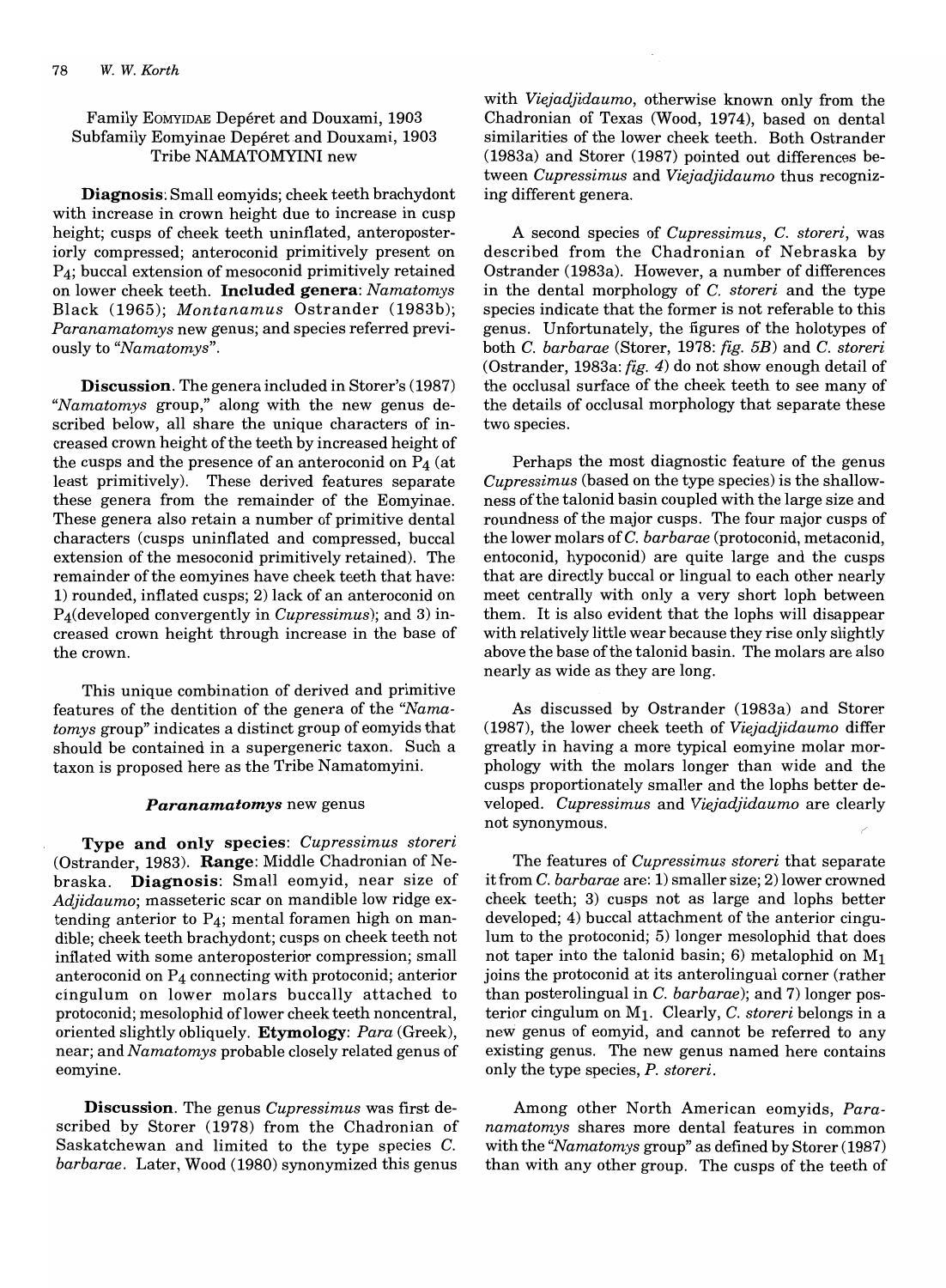

Figure 2. Scanning electron micrographs of the holotypes *ofCupressimus barbarae* (SMNH P661.101) and *Paranamatomys storeri*  (SDSM 10139). A, C. *barbarae,* LP4-M1 occlusal view (stereo). B, same as A, oblique lateral view. C, *P. storeri,* LP4-M1 occlusal  $\frac{1}{\text{view}}$  (stereo). D, same as C, oblique lateral view.

 $\ddot{\phantom{a}}$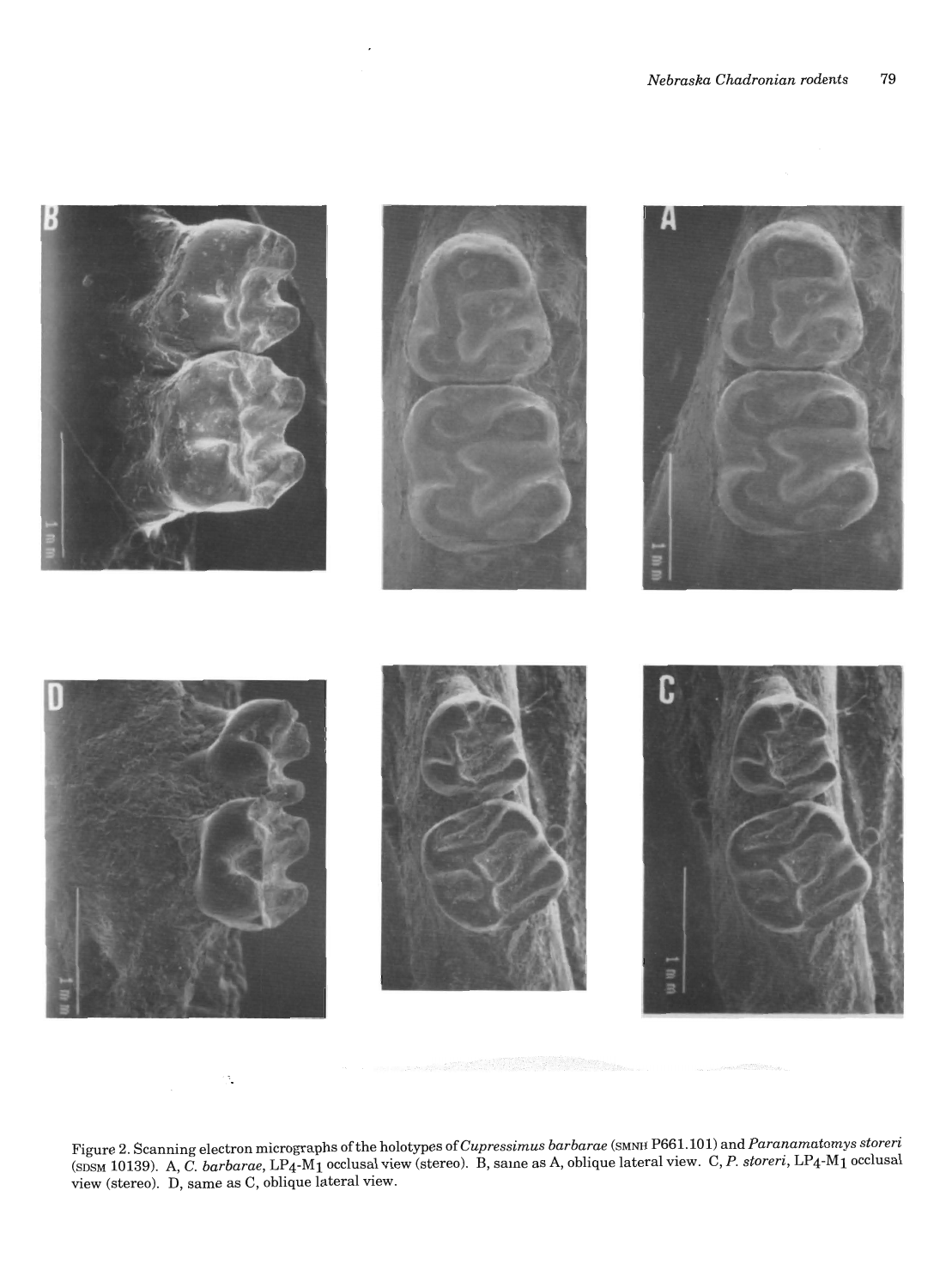*Paranamatomys* are anteroposteriorly compressed as in *Namatomys,* unlike the cheek teeth of other eomyines *("Adjidaumo-Paradjidaumo* group") which have enlarged and rounded cusps. The crown height of the cheek teeth of *Paranamatomys* is attained by the heightening of the cusps, also as in *Namatomys,* rather than by an increase in the height of the base of the crown as in the Eomyini. *Paranamatomys* does not have the degree of lophodonty, elongation of the lower molars, and nearly central ectolophid *ofYoderimys,* so it cannot be considered a yoderimyine.

*Paranamatomys* differs from the other members of the Namatomyini mainly in the attachment of the anterior cingulum on the lower molars and the lack of a buccal extension of the mesoconid. In all other genera of this tribe *(Namatomys, Montanamus, "Namatomys")*  the anterior cingulum of the lower molars is free buccally and attached to the metalophid by an anterior arm of the protoconid. In *Paranamatomys* the buccal end of the anterior cingulum attaches directly to the protoconid with no free end. Storer (1987) defined the *"Namatomys* group" as maintaining the primitive sciuravid feature of a mesoconid in the lower cheek teeth that had at least a small buccal extension. This is lacking in *Paranamatomys. Paranamatomys* differs from *Montanamus* by the presence of a posterior cingulum on  $M_1$  and an anteroconid on  $P_4$  (Ostrander, 1983b). The lower molars of *Namatomys lloydi* and those referred to *"Namatomys"* (Korth, 1989; Lindsay, 1968; Storer, 1984, 1987) are proportionally longer than  $M_1$ of *Paranamatomys.* Both *N. lloydi* and *"N." lacus* possess a second posterior arm of the protoconid (= mesoconid) on the lower molars not present in *Paranamatomys.* The mesolophid on the cheek teeth of *Paranamatomys* originates from the ectolophid posterior to its center and angles slightly in an anterolingual direction. This type of mesolophid is seen in the species referred to *"Namatomys".* Korth (1989) suggested that a number of specimens from Nebraska previously referred to *Adjidaumo minutus* by Wood (1969) might well represent an Oligocene species of *"Namatomys."*  These specimens have a more lingual attachment of the anterior cingulum on the lower molars than does *P. storeri* and cannot be referred to this genus.

The masseteric scar on the mandible of *Paranamatomys* is very heteromyid-like (a low shelf extending anteriorly to a point anterior to  $P_4$ ). The only other eomyids with this same muscle scar on the mandible are the *ChadronianMeliakrouniomys* (Emry, 1972; Harris and Wood, 1969) and Orellan *Metadjidaumo* (Korth and Tabrum, in press). Both of these latter genera clearly belong the *''Adjidaumo-Paradjidaumo* group" of eomyids (=Eomyini) and are not closely related to *Paranamatomys.* The mandible for two namatomyines, *Namatomys* and *Montanamus,* are known and both

have the more typical eomyid pattern of a V-shaped masseteric fossa that terminates anteriorly below  $P_A$ .

*Paranamatomys storeri* (Ostrander, 1983a) (Figs. 2C, D)

*Cupressimus storeri* Ostrander, 1983a

Type specimen: SDSM 10139, partial mandible with LI<sub>1</sub>, P<sub>4</sub>-M<sub>1</sub>. Locality and horizon: "Raben Ranch, 2 miles southwest of Orella, Sioux County, Nebraska SDSM (locality) V772." (Ostrander, 1983a: 134). Age: Medial Chadronian. Diagnosis: Same as for genus.

Discussion. Ostrander (1983a) fully described the dentition of *P. storeri.* However, one observation that appears incorrect is the attachment of the anterior cingulum on the lower molars. Ostrander noted that the attachment of the cingulum was lingual to the buccal end, leaving the buccal end free. On the holotype the buccal end of the anterior cingulum is clearly attached to the protoconid.

The attachment of the anterior cingulum on the lower molars of *Paranamatomys storeri* is seen elsewhere among the eomyids in *Metadjidaumo, Paradjidaumo* and *Centimanomys.* Both *Metadjidaumo* and *Paradjidaumo* have mesodont cheek teeth unlike *P. storeri,* and *Centimanomys* is much larger (Galbreath, 1955) and has well-pronounced elongate lophs and reduced cusps on the cheek teeth. These three genera are also members of the *''Adjidaumo-Paradjidaumo* group" (Storer, 1987) and cannot be closely related to *Paranamatomys.* 

Relationships of *Paranamatomys* among the rest of the genera included in the Namatomyini, based on dental morphology, appear relatively simple. The proportions of the lower molars of *Paranamatomys* (relatively wider than *Namatomys)* and the lack of a posterior cingulum on  $P_4$  are derived features that are shared with *Montanamus,* suggesting closer relationship than with *Namatomys.* However, the attachment of the anterior cingulum and masseteric fossa on the mandible of *Paranamatomys* make it clearly distinct from *Montanamus* which separately derives a much reduced premolar (loss of anteroconid) and loss of a posterior cingulum on the lower molars. *Namatomys, Paranamatomys* and *Montanamus* all have higher crowned cheek teeth than the species referred to *"Namatomys"*  and all have a better developed ectolophid on the lower cheek teeth which is often incomplete in species of *"Namatomys"* (see Lindsay, 1968). A cladogram of these relationships is presented in Fig. 3.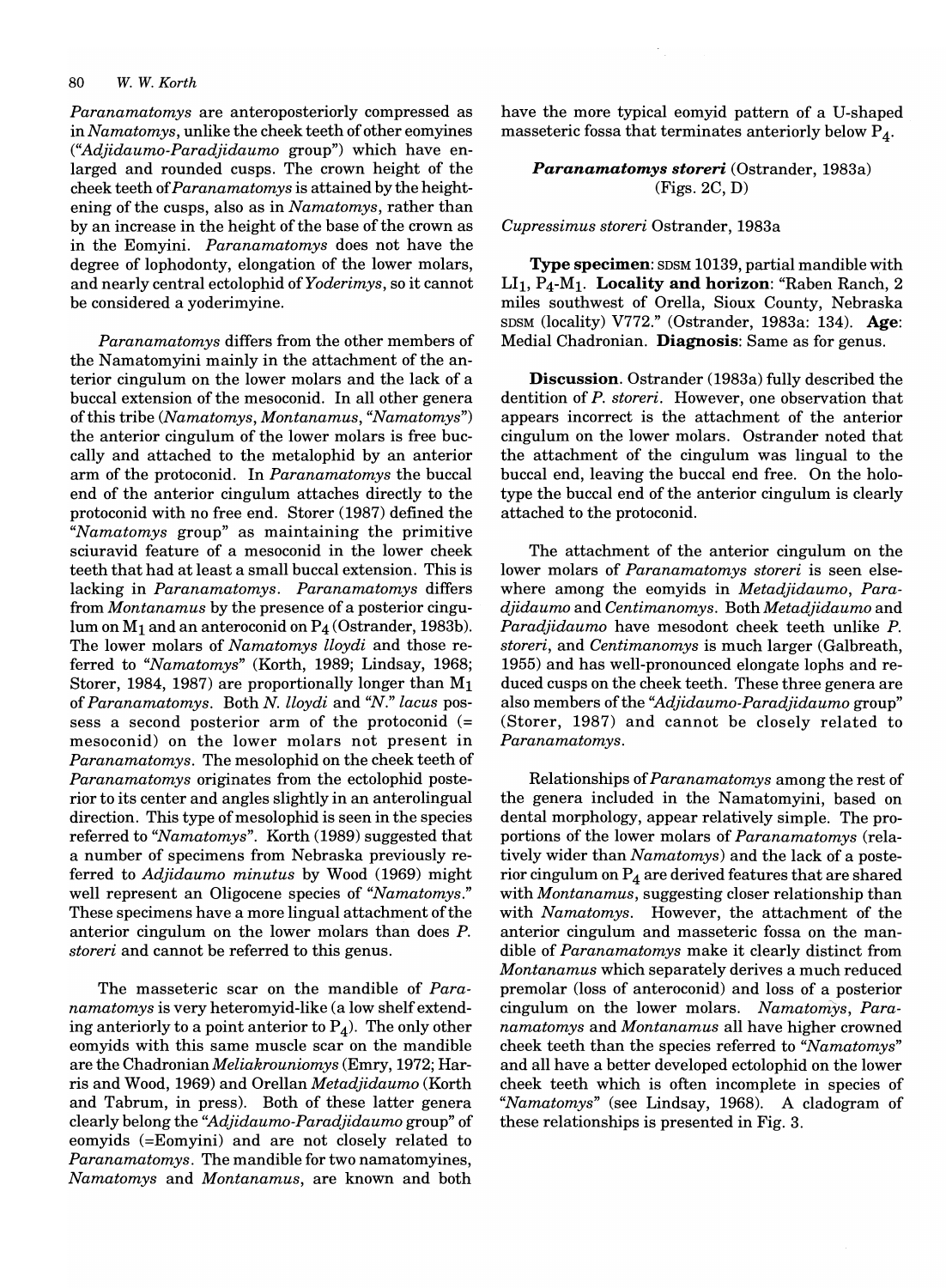## **IMPLICATIONS FOR THE CHADRONIAN RODENT FAUNA OF NEBRASKA**

Including the descriptions presented here, only six species of rodents have been described from the Chadronian of Nebraska: *Ischyromys veterior, Cylindrodon nebraskensis* (= C. *galbreathi), ?Pseudocylindrodon* sp., *Ardynomys occidentalis, Paranamatomys storeri* and *Pipestoneomys pattersoni* (possibly = *P. bisulcatus).* Four additional species have been described from Chadronian faunas in Nebraska but are not definitely known to occur in the Chadronian outside of these faunas. The specimens representing these species may have been introduced by mixing with elements of the overlying Orellan strata: *Adjidaumo minutus, Paradjidaumo trilophus, Eumys elegans* and *"Namatomys" sp.* (= *Adjidaumo minutus,* in part)

Although the Chadronian rodent fauna from Nebraska may contain as many as thirty species (see lists in Hough and Alf, 1956; Ostrander, 1985) very few of these species have been documented. Clearly, a much more thorough description of the Chadronian rodent fauna is necessary to verify the occurrence of species listed elsewhere. Such a review would give a better insight into the relationship of the Nebraska Chadronian to that of other areas in North America.

#### **ACKNOWLEDGMENTS**

Assistance in the collection and sorting of topotypic material of *Cylindrodon nebraskensis* was provided by A. Hermanson, J. Hageman, G. Larson, and D. Ellis of Doane College, Crete, Nebraska. The holotype of



Figure 3. Cladogram of the relationships of Namatomyini within the Eomyidae. Definition of nodes:

- 1. Eomyidae. "Omega" occlusal dental pattern of cheek teeth; two-part portio interna of incisor enamel.
- 2. Eomyinae. Loss of  $P^3$ .
- 3. Namatomyini. Anteroconid on P4; crown height increased through increase in cusp height.
- 4. Higher crowned cheek teeth; ectolophid oflower cheek teeth more strongly developed.
- 5. Mesolophid doubled.
- 6. Lower molars relatively wider; loss of posterior cingulum on  $P_4$ .
- 7. Loss of buccal extension of mesoconid on lower cheek teeth; buccal attachment of anterior cingulum on molars; anteriorly , extended masseteric scar on mandible.
- 8. Loss of posterior cingulum on lower molars; loss of anteroconid on P4; decreased lophodonty.
- 9. Eomyini. Cusps of cheek teeth bulbous, inflated; loss of buccal extension of mesolophid; crown height attained by increase in height of base of crown.